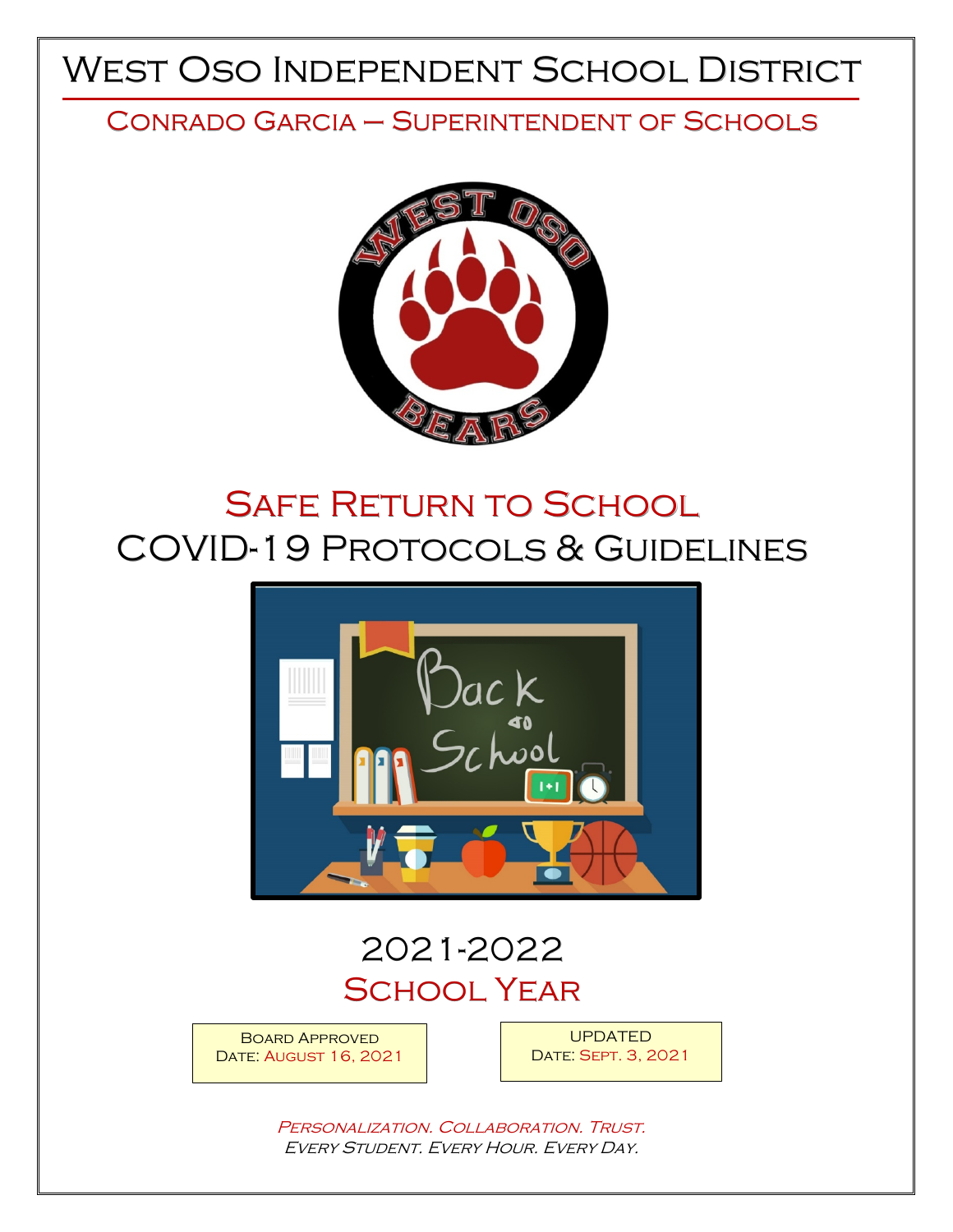West Oso Independent School District OFFICE OF THE SUPERINTENDENT

# SAFE RETURN TO SCHOOL COVID-19 Protocols & Guidelines 2021-2022 **SCHOOL YEAR**

 West Oso ISD will welcome back all students for in-person instruction on Monday, August 23, 2021. With the health and safety of all students and staff in mind, the district has created a Safe Return to School COVID-19 Protocols & Guidelines for the 2021-2022 school year.

 The district will communicate the Safe Return to School COVID-19 Protocols & Guidelines directly to parents, staff, and community members through its numerous social media outlets such as Facebook, Twitter, and Robocalls.

 This plan outlines a number of safety protocols including separate building entrances for arrival and dismissal, maintaining at least three feet of physical distance as much as possible as recommended by the Centers for Disease Control, encouraging frequent hand washing, and disinfecting high-touch surfaces in school buildings and buses.

 In addition, the district will require all vaccinated and unvaccinated students and staff members to wear a mask. Students and staff will also be urged to stay home when sick or exhibiting COVID-19 symptoms as listed in these guidelines.

Below are the following guidelines:

# Arrival and Dismissal Procedures

When possible, the following protocols should be implemented for arrival:

- Separate entrances will be utilized for car riders, bus riders, and walkers. (Procedures may vary based on the number of campus entrances and exits).
- There will be bus procedures, based on campus-specific needs.

# Buses (See Transportation Dept)

## **CAFETERIA**

All campuses will return to eating lunch in the cafeteria. Students will be socially distanced. Cafeteria tables will be sanitized between lunch shifts.

 Hand washing or using hand sanitizer will be required before going through the food line and eating areas will be cleaned between lunch periods. Hand sanitizing stations will be located throughout the cafeteria for easy access during breakfast and lunch periods.

# Campus Visitors

 enter the facility. To maintain safe social distancing, West Oso ISD will not permit visitors during Campus visitors must take a COVID-19 self-assessment upon entering the receptionist area. If the visitor displays or experiences any symptoms related to COVID-19, we encourage visitors not to breakfast or lunch at this time.

Board Approved Date: August 16, 2021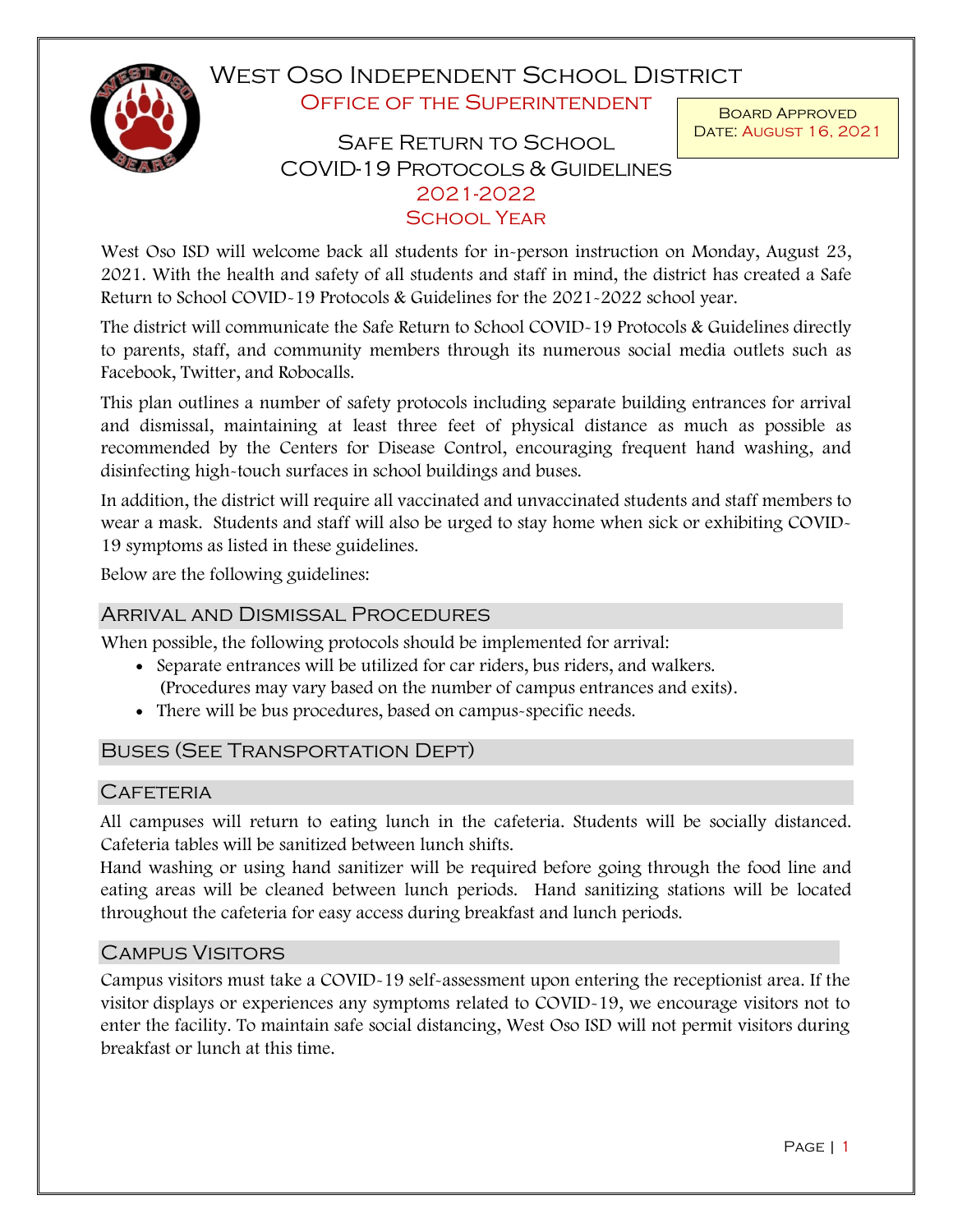# COVID-19 Testing

 Please contact the local county health department or your primary care physician for more information concerning COVID-19 testing.

Corpus Christi Nueces County Health Department COVID-19 Testing Information:

<https://www.cctexas.com/services/general-government/coronavirus-community-resources>

# COVID-19 Rapid Testing

# Goal of Testing:

 With guidance from the Texas Department of Emergency Management (TDEM), Center for Disease antigen-based testing will potentially give West Oso ISD the ability to quickly identify and isolate Control (CDC), the Texas Education Agency (TEA) and the Texas Department of State Health Services (DSHS), West Oso ISD will be implementing BinaxNOW rapid COVID-19 testing. Rapid positive individuals before they can transmit the virus to others.

to fast track treatment and quarantine for positive individuals and their close contacts. *Participation* In turn, this will help reduce the amount of absences for individuals waiting on test results and help in BinaxNOW rapid COVID-19 testing is voluntary according to each individual's preference.

 Testing coordinator and testing administrator were chosen from guidelines provided by TEA. Testing Program Coordinator: JoAnn Garcia, RN, District Health Services Coordinator Testing Program Support: RJ Alvarado, Executive Director of Student Services

Test Administrators (Overseer of Testing): District Nursing Staff<br>IFK Elementary School: Bunny Fira West Oso Junior High School: Tanya Whitehead West Oso Elementary: JoAnn Garcia West Oso High School: Grace Arriaga

By conducting OPTIONAL tests on campus, West Oso ISD can:

- • Use tests as an additional screening tool in some cases to prevent the virus from coming on campus.
- • Provide another source of testing to which the school can quickly respond by removing the individual before they can spread COVID on campus.

# TEST TYPE:

 Testing provided by Abbott Laboratories. Tests will be BinaxNOW tests provided by the state and federal government.

- Sensitivity (true positive rate) of 97.1%
- Specificity (true negative rate) of 98.5%

# Testing Specifics:

- Testing must be optional.
- Results within 15 minutes.
- Tests are administered with a nasal swab (to the shallow front of the nostrils only).
- Adults will be able to self-administer with the oversight of a test administrator.
- Available to only district employees and/or students.
- Legal guardian consent required for students under the age of 18.
- No charge for student/staff testing.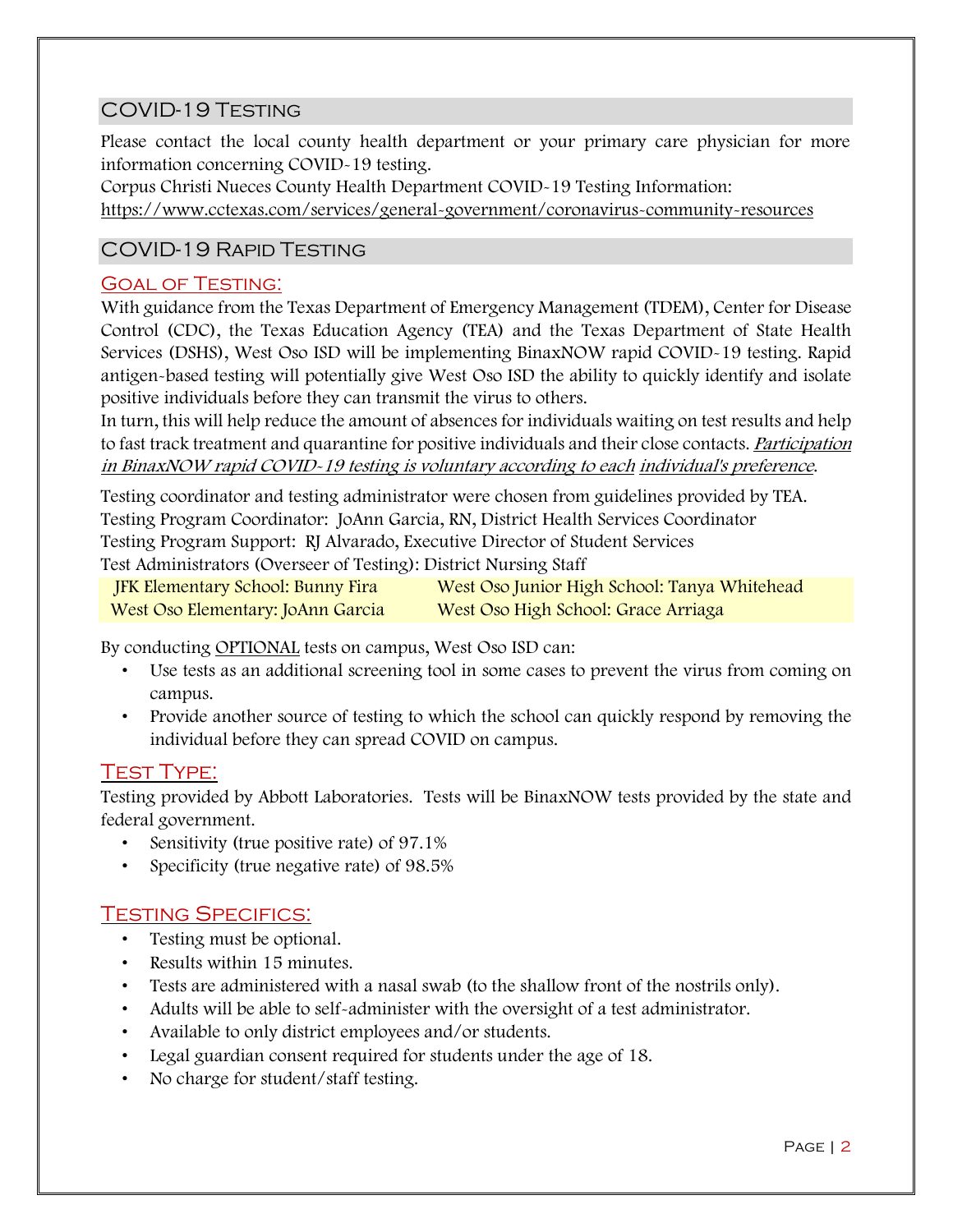# COVID Testing Plan

Group 1:

Rapid COVID-19 testing for symptomatic students and staff members. Individuals less than the age of 18 must have parent/guardian permission before testing can be performed.

# Group 2:

Rapid COVID-19 testing for asymptomatic students and staff identified as being exposed to COVID (close contact).

# GROUP<sup>3:</sup>

Rapid COVID-19 testing to be used as a voluntary screening of students and/or staff for specified purposes (i.e. athletic teams or extracurricular organizations).

# Group 1 Protocol:

# Voluntary Symptomatic Students or Staff Members

 Voluntary testing for symptomatic students and staff members at West Oso ISD. No one will be and the Nueces County Health District (NCHD). required to take a test. Symptoms must be consistent with the current guidelines from the CDC

## Symptomatic Students:

 Voluntary testing of symptomatic students at West Oso ISD: Symptoms must be consistent with the students under 18 must have parent permission prior to having the test performed. Parent permission may be received over the phone by two staff members. Parent permission slips will be current guidelines from the CDC and NCHD. No student will be required to take the test and all available online, in the nurse's office and will be sent home with information about the test if requested. If a form is filled out in advance, the parents will still be notified prior to any testing.

- If the test result is negative, the symptomatic student will be sent home following symptomatic protocol. The student should still follow-up with their healthcare provider to rule out COVID or receive an alternative diagnosis.
- Students or staff members who test positive for COVID-19, whether they are vaccinated or • If the test result is positive, according to TEA Public Guidance Released on August 19, 2021: not vaccinated, are required to:
	- Report results to supervisor and RJ Alvarado. They will need to quarantine.
	- Nurses will report students results to parents, students and appropriate staff
	- If symptomatic, stay home until at least 10 days have passed since symptom onset and has been fever free for at least 24 hours without the use of fever suppressing medications.
	- If asymptomatic, stay home until 10 days after testing positive initially.
	- Receive a negative test in order to return to work or school

## Symptomatic Staff Members:

 Voluntary testing for symptomatic staff members at West Oso ISD: No one will be required to take with West Oso ISD Nursing Staff at a time when a test administrator is available. Symptoms must be consistent with the current guidelines from the CDC and NCHD. Symptoms are listed below. a test. Staff may voluntarily receive the rapid antigen BinaxNOW COVID-19 test after scheduling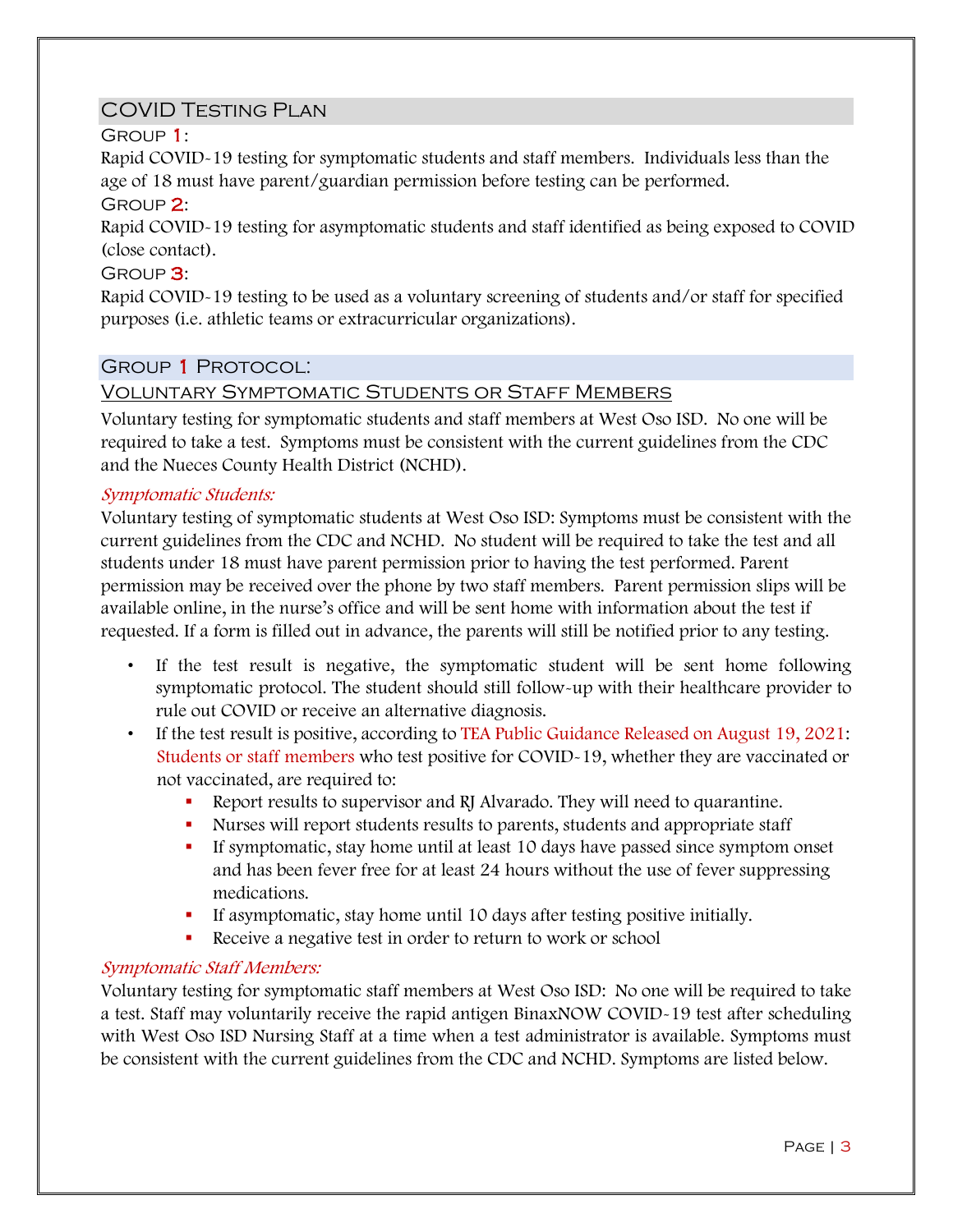- 1. Sick at Home: If a staff member is sick at home and they want a test, they may call the Nurse's Office and schedule a test. Test administrators will be provided PPE to reduce the risk of exposure.
- 2. Sick at School: If a staff member gets sick while at school, they will be asked to immediately choose not to test or wish to go home, they may do so immediately. This must be done quickly go to the isolation room in the Nurse's Office, and may volunteer to receive a test. If they to reduce the spread of the virus.
	- • If the test is negative, the staff member should still follow-up with their healthcare provider to rule out COVID or receive an alternative diagnosis.
	- If the test is positive, the staff member will be required to stay home for at minimum 10 days and must adhere to return to work protocols. Staff will also be encouraged to contact their healthcare provider.
	- Students or staff members who test positive for COVID-19, whether they are • According to TEA Public Guidance Released on August 19, 2021: vaccinated or not vaccinated, are required to:
		- Report results to supervisor and RJ Alvarado. They will need to quarantine.
		- Nurses will report students results to parents, students and appropriate staff
		- If symptomatic, stay home until at least 10 days have passed since symptom onset and has been fever free for at least 24 hours without the use of fever suppressing medications.
		- If asymptomatic, stay home until 10 days after testing positive initially.
		- Receive a negative test in order to return to work or school

# **GROUP 2 PROTOCOL:**

# Group **2** Protocol:<br><u>Voluntary Asymptomatic Students and Staff Members</u>

## been confirmed as positive for COVID-19 Asymptomatic Students Who Have Been in Close Contact with an individual who is suspected or

Voluntary testing of asymptomatic close contact students: Close contact is defined as:

- a) being directly exposed to infectious secretions (e.g., being coughed on); or
- b) being within 6 feet for a cumulative duration of 15 minutes over a 24-hour period.

Students in this group are not required to have symptoms. Parent permission must be provided prior to any testing. Parent permission may be received over the phone by two staff members.

 Parent permission slips will be available online, in the nurse's office and will be sent home with information about the test if requested. If a form is filled out in advance, the parents will still be notified prior to any testing. Voluntary testing will be available as long as testing kits are available. These tests will be scheduled when a test administrator is available.

- If test results are negative, the student is asymptomatic and has been vaccinated, they can return to school.
- If the results are negative, the student is asymptomatic, and the student has not been vaccinated, they must remain at home for 10 days from initial exposure. They must produce a negative test result to return to school.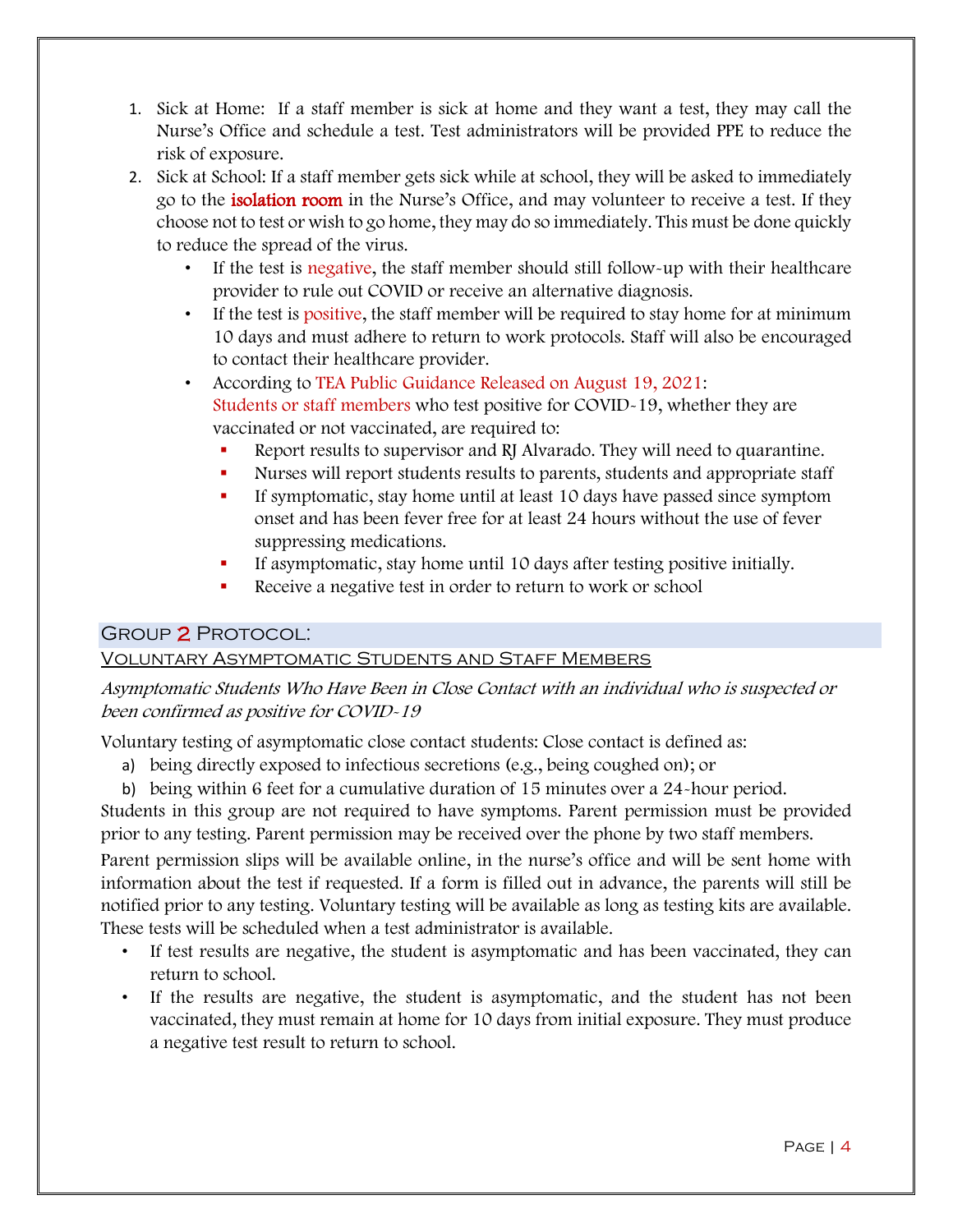- If the results are positive, the student must follow quarantine protocols. The student will be asked to follow-up with their healthcare provider, and must remain at home for 10 days or until the return to school protocol has been met.
- Students or staff members who test positive for COVID-19, whether they are vaccinated or • According to TEA Public Guidance Released on August 19, 2021: not vaccinated, are required to:
	- Report results to supervisor and RJ Alvarado. They will need to quarantine.
	- Nurses will report students results to parents, students and appropriate staff
	- If symptomatic, stay home until at least 10 days have passed since symptom onset and has been fever free for at least 24 hours without the use of fever suppressing medications.
	- If asymptomatic, stay home until 10 days after testing positive initially.
	- Receive a negative test in order to return to work or school
- 1. Staff and students who are fully vaccinated and have been in close contact with someone who tests positive for COVID-19:
	- Staff is required to test.
	- If staff tests negative and has no COVID-19 symptoms, staff may return to work. Staff is required to continue to monitor symptoms.
	- Staff is required to get a rapid COVID-19 test every five days until 10 days after the close contact has passed.
	- Close contact is defined as within 6 feet for 15 minutes cumulatively over a 24-hour period.
- 2. Staff who are not vaccinated and have been in close contact with someone who is COVID-19 positive:
	- Staff is required to get tested.
	- Staff remains home for the 10-day period.

## Group 3 Protocol:

#### Voluntary Screening of Students and/or Staff for Specific Purposes

 participants will be tested in order to ensure the health and safety of students and staff in West Voluntary rapid COVID-19 testing to be used as a screening for students and/or staff for specified purposes (i.e. athletic teams or extracurricular organizations) in West Oso ISD: When warranted, voluntary screening of extracurricular programs will be conducted. Student and staff Oso ISD. Protocols for screening will be similar to those for Group 2: Asymptomatic Students and Staff.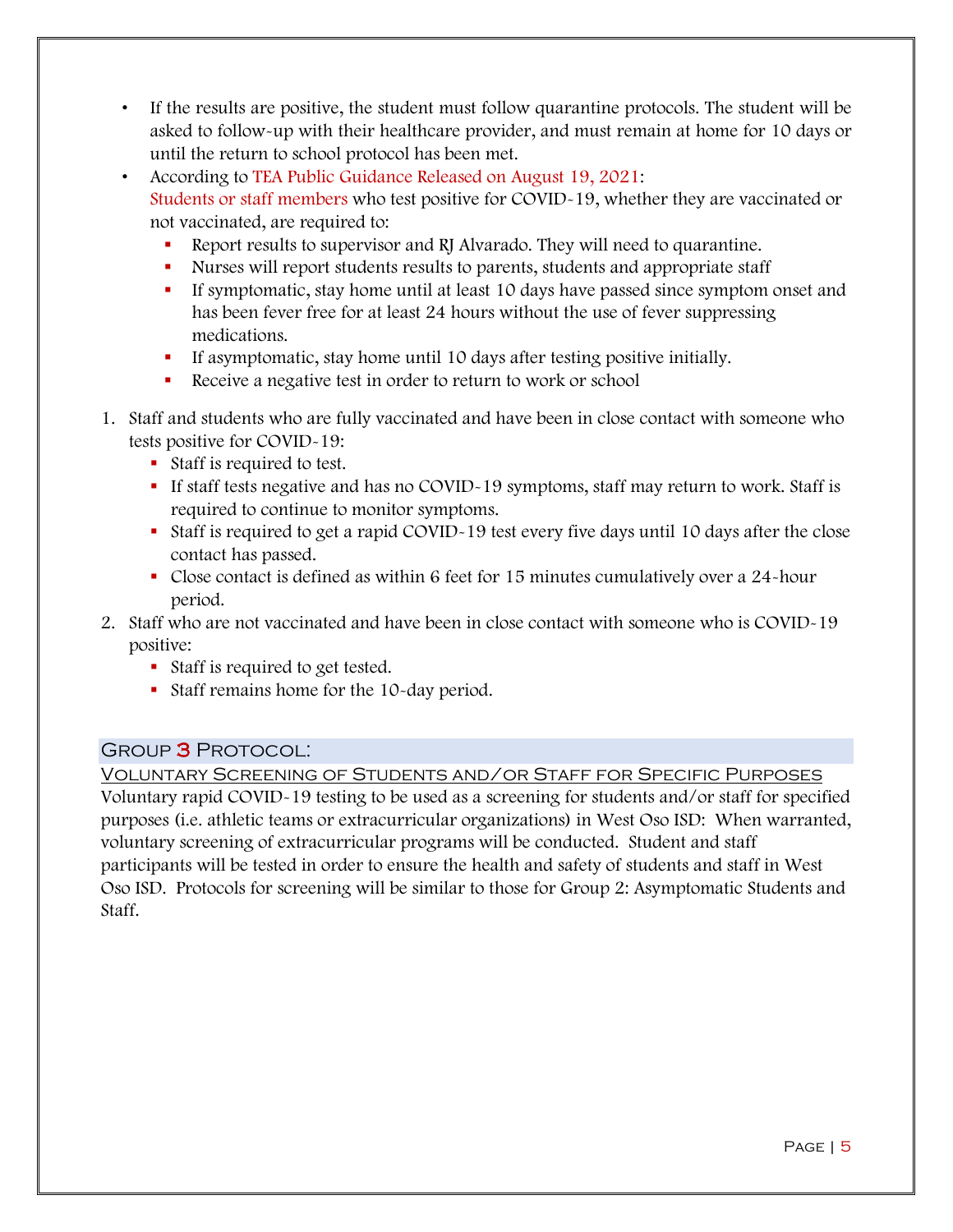# COVID-Leave for West Oso ISD Employees

- documentation needs to be provided to RJ Alvarado. After five days, fully vaccinated staff 1. Staff who are fully vaccinated and need to quarantine based on criteria above will be granted five days of COVID leave if they provide documentation of their vaccinations. This members will need to utilize their own sick days.
- 2. Staff who are not vaccinated and need to quarantine based on criteria above will be need to use their own sick leave.
- 3. Staff who have not followed protocols stated above will not be granted five days of leave. Staff must report to their supervisor and RJ Alvarado their need to quarantine in advance in order to receive leave.

## Informing of the Public and Reporting

 West Oso ISD plans to implement testing as deemed appropriate over the course of the next few testing, the science behind it and the recommendations and policies West Oso ISD has put in months. We will continue to address and educate our staff and community about the type of place as directed by NCHD, CDC and TEA.

All test results will be reported in a timely manner in accordance with procedural guidelines. In addition, West Oso ISD will comply with reporting requirements to the NCHD, DSHS, TEA, and TDEM as required.

# COVID-19 Vaccines

 others, and lessens your chances of being seriously ill or hospitalized. The district continues to families, and the community. Receiving the COVID-19 vaccine is not required, but strongly encouraged. The COVID-19 vaccine helps to lower your chances of contracting COVID-19, spreading it to partner with local organizations to provide COVID-19 vaccine opportunities to students, staff,

#### **EXTRACURRICULAR**

 from UIL and TEA. UIL practices and contests will be conducted following safety protocols provided by guidance

#### Face Covering, Masks/PPE

 On July 27, 2021, the CDC updated guidance in order to prevent further spread of the Delta variant areas with high COVID-19 transmission. We know that the number one way to prevent the spread of COVID-19 is masking. We are therefore requiring all staff, students, and visitors to wear a mask when indoors on all WOISD campuses. and recommended all fully vaccinated and unvaccinated individuals to wear a mask indoors in

areas with high COVID-19 transmission.<br><mark>On August 19, 2021, TEA released guidance to school districts regarding Governor Abbott's ban on</mark> mask mandates. TEA stated that the ban on mask provisions of GA-38 are not being enforced as the resolved. result of ongoing litigation. Further guidance will be made available after the court issues are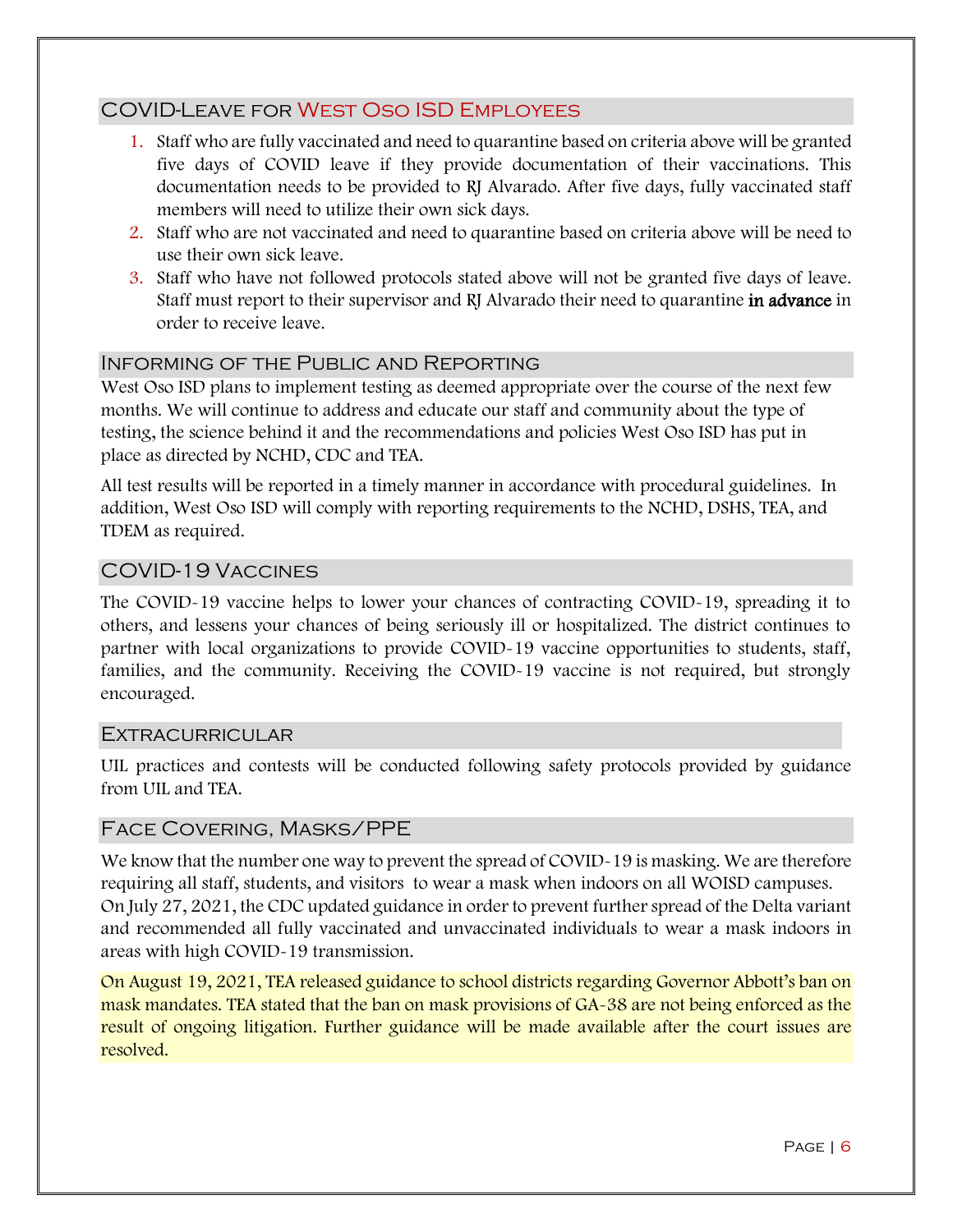## **QUARANTINE**

 Anyone who is unvaccinated and has had contact with someone that has tested positive for COVID- 19 will be required to quarantine for 10. Vaccinated individuals will not need to quarantine if they come in close contact with someone who tests positive as long as they follow testing and monitoring protocols stated previously.

# Sick Individuals

 If you or your child are feeling sick, regardless of whether you're vaccinated or not, please stay isolate at home for 10 days. Those who show symptoms can return early if they receive a doctor's home and contact your physician and campus as soon as possible. Anyone who is sick will need to note stating they do not have COVID-19 or receive a negative result from a COVID-19 test.

#### SANITIZATION PROTOCOL

 addition, all high-touch areas will be disinfected daily, and the cafeteria will be disinfected during and between lunch periods. Classrooms, offices, and restrooms will be disinfected daily and in between class periods. In

 areas and shared objects after each use and during breaks of instruction. Appropriate custodial, cafeteria, and maintenance staff will be trained on how to properly disinfect classrooms, and they will have access to disinfectant to sanitize working surfaces, collaboration

#### PLEASE NOTE:

 Since this is an ever-changing situation, the district may need to change protocols at any time to address specific needs based on the recommendations of the CDC, Texas Education Agency (TEA), Corpus Christi Nueces County Health Department or other governmental entities/public health authorities.

 Alcohol-based hand sanitizer will be available at the main entry to the campus, in classrooms, in regularly wash or sanitize their hands. the cafeteria and in common areas throughout the campus. Students and staff will be expected to

Requirements for handwashing and/or use of district-provided hand sanitizer include:

- Provide hand sanitizer upon entry to classroom.
- Periodic reminders from teachers to use the sanitizer during instructional day.
- Thorough hand washing after recess, before eating and following restroom breaks.

 Physical distancing of 3 feet or more will take place when feasible, per CDC guidelines. Plexiglass will be placed in classrooms and across campuses, if applicable.

 In addition, we will be providing an air ionization inside the air handlers throughout all West Oso ISD campuses. An air ionizer is a type of air cleaner that purifies the air by adding an electrical charge to the molecules in the air. [Air ionizers](https://breathebetterair.org/all-post/how-did-the-winix-plasmawave-slip-through-the-cracks-review/) use ionization to clear the air of dust, germs, and odors.